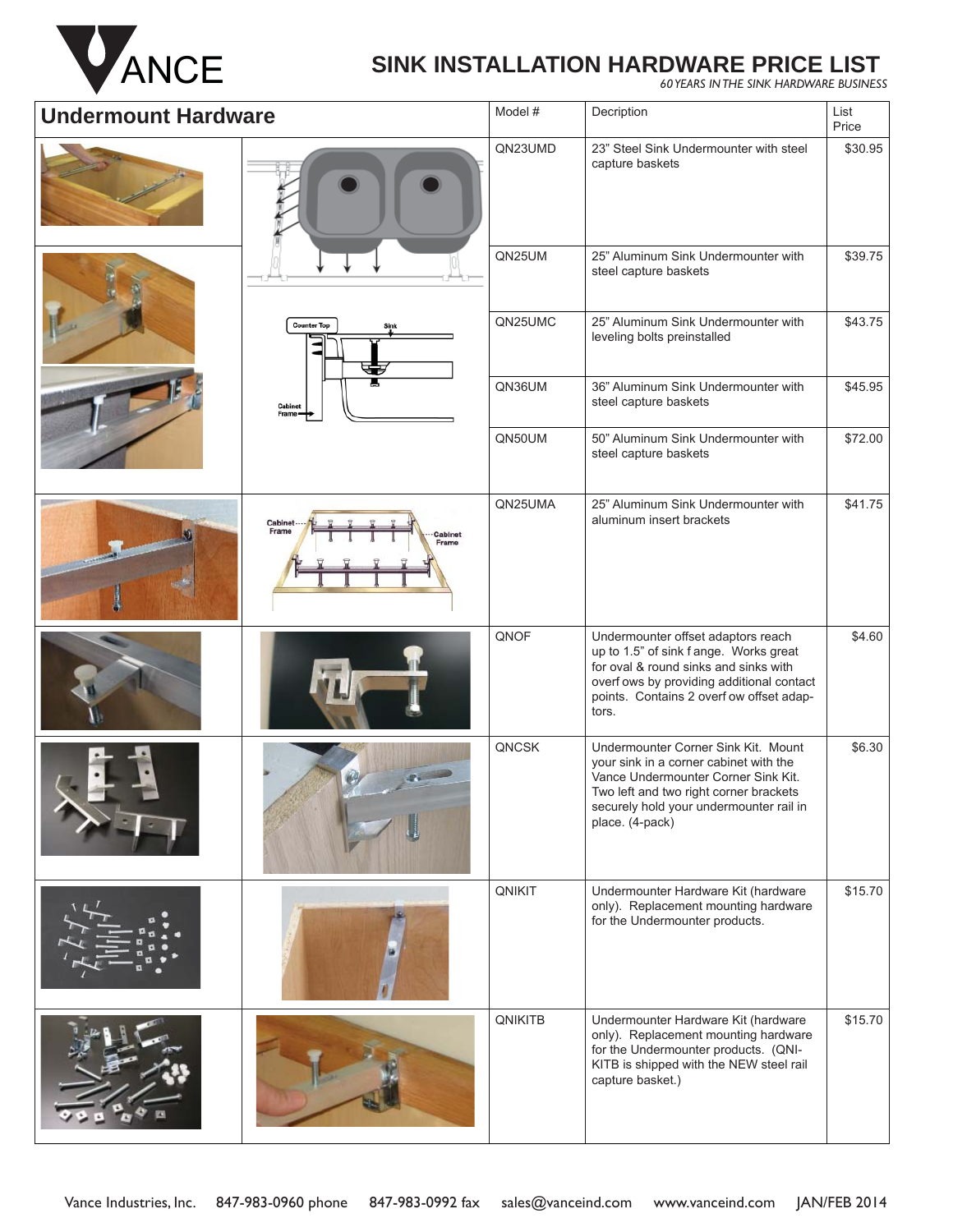|                                                        | QNUMS             | Undermount Rectangle Stud 8-pack.<br>Includes studs, clips, wing nuts, and lock<br>washers.<br>BULK pricing available.                                                                                                                  | \$11.99 |
|--------------------------------------------------------|-------------------|-----------------------------------------------------------------------------------------------------------------------------------------------------------------------------------------------------------------------------------------|---------|
|                                                        | QNUMSG            | Undermount Stud 8-pack, plus 25 ml.<br>tube of Epoxy Glue. Everything you<br>need for 1 double bowl or 2 single bowl<br>installations.<br>BULK pricing available.                                                                       | \$22.70 |
|                                                        | QNUMSRD           | Undermount Round Stud 8-pack.<br>Includes 8 ea: round studs, clips, wing<br>nuts, and lock washers. Undermounts<br>sinks without drilling.<br>BULK pricing available.                                                                   | \$11.99 |
|                                                        | QNUMSRDG          | Undermount Round Stud 8-pack, plus 25<br>ml. tube of Epoxy Glue. Everything you<br>need for 1 double bowl or 2 single bowl<br>installations.<br>BULK pricing available.                                                                 | 22.70   |
|                                                        | QNUMC<br>(4pack)  | QNUMC Undermounting Kit<br>For sink ledge thickness 1/4" to 1/2" ply-<br>wood and particle board substrates, and<br>solid surface, stone countertops<br>Contains: 4 ea brass inserts, panhead<br>screws, L-Brackets and roundhead bolts | 6.00    |
| xuiiu ouriau<br>Countertop<br>L-Bracket-<br>Washer-    | 5EUMH             | Undermount Clips 4-pack. Includes 4<br>each - clip, wing nuts, washers, and<br>brass ferrells. For standard undermount<br>installation.                                                                                                 | \$6.00  |
| Wingnut-<br>-Sink<br>Bowl<br>Hex Head<br>Machine Screw | 5EUMH-10          | Undermount Clips 10-pack. Includes<br>10 each - clip, wing nuts, washers, and<br>brass ferrells. For standard undermount<br>installation. BULK pricing available.                                                                       | \$11.95 |
|                                                        | VSC <sub>25</sub> | Vanseal Sink Installation Clamp. Clamp-<br>ing system securely holds sink in place<br>while mounting hardware is added and<br>silicone sets.<br>BULK pricing available for 20 clamps.<br>(VSC25-20)                                     | \$38.00 |
|                                                        | QNUMD             | Dishwasher Clips Master Pack. Glue on<br>clip for dishwasher installation (50 clips<br>and nuts) BULK pricing available.                                                                                                                | \$33.20 |
|                                                        | QNUMDS            | Dishwasher Clip Single Set. Glue on clip<br>for dishwasher installation (one clip and<br>nut)                                                                                                                                           | \$1.00  |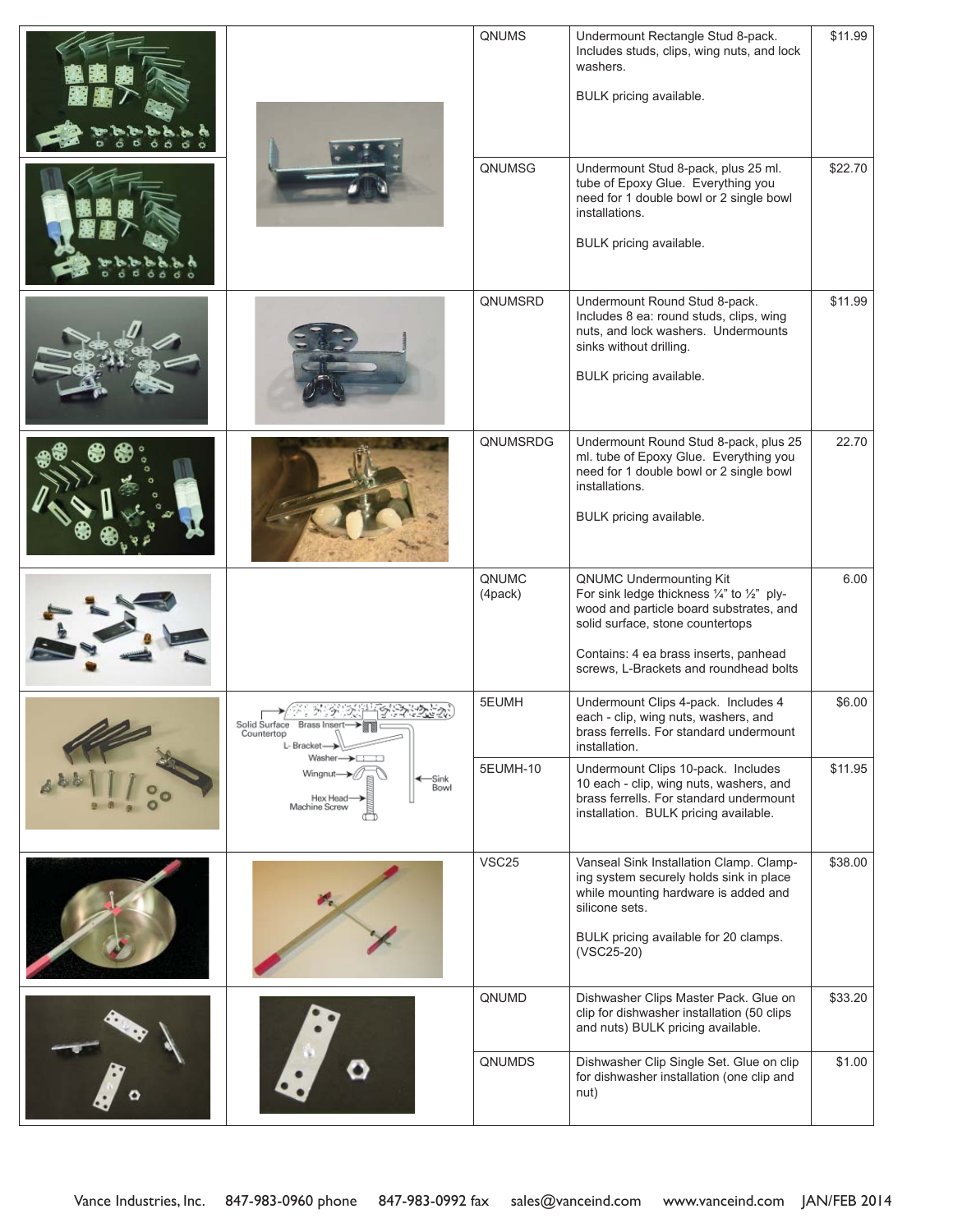#### S-4 Sink Frames For installation of cast iron, porcelain, or stainless steel bowls with ledges up to 1/2" thick, use the S4 Frame. Supplied with bolts and No. 1612 combo lugs.



|  | Single Pack Model # | <b>Size</b>                | <b>List Price</b> | Lugs per Frame               |
|--|---------------------|----------------------------|-------------------|------------------------------|
|  | 1S41215S            | 12" x 15"                  | \$22.90           | 10                           |
|  | 1S41218S            | 12" x 18"                  | \$22.90           | 10                           |
|  | 1S41620S            | 16" x 20"                  | \$24.10           | 10                           |
|  | 1S41621S            | 16" x 21"                  | \$24.10           | 10                           |
|  | 1S41624S            | 16" x 24"                  | \$24.10           | 10                           |
|  | 1S41820S            | 18" x 20"                  | \$24.10           | 10                           |
|  | 1S41822S            | 18" x 22"                  | \$25.40           | 10                           |
|  | 1S41824S            | 18" x 24"                  | \$25.40           | 10                           |
|  | 1S41830S            | 18" x 30"                  | \$25.95           | 10                           |
|  | 1S41832S            | 18" x 32"                  | \$25.95           | 10                           |
|  | 1S42021S            | 20" x 21"                  | \$25.95           | 10                           |
|  | 1S42024S            | 20" x 24"                  | \$25.95           | 10                           |
|  | 1S42030S            | 20" x 30"                  | \$29.40           | 12                           |
|  | 1S42032S            | 20" x 32"                  | \$29.40           | 12                           |
|  | 1S42124S            | 21" x 24"                  | \$25.95           | 10                           |
|  | 1S42130S            | 21" x 30"                  | \$29.40           | 12                           |
|  | 1S42132S            | 21" x 32"                  | \$29.40           | 12                           |
|  | 1S42226S            | 22" x 26"                  | \$25.95           | 12                           |
|  | 2S418RDS            | 18" Round                  | \$26.95           | 6                            |
|  |                     | <b>Standard Oval Sizes</b> | \$27.95           | 6                            |
|  |                     | (Specify Mfr's #)          |                   | <b>UOW TO MEACHDE CIZE O</b> |

There will be a \$10.00 service charge for all orders less than \$35.00

Returns: Returns only accepted with express permission and written authorization. Return goods, if accepted, are subject to a 25% restocking fee. Return freight must be prepaid to Vance.

Liability: No claims for labor or any damage will be allowed. Special Crating: \$5 to \$15 per frame for sizes of 21" x 42" or larger. Special Order: \$30 set-up charge per size per order. No Returns Accepted.

### A-7 Goof Sink Frame Correct Cut-Out Mistakes to Save Time and Money.



Frame top crown measures 1-1/8" wide. Will correct over-sized cut-outs up to approximately 3/4 of an inch. Fits bowls made of cast iron, porcelain steel, and stainless steel. Not available for bowls with ledge thickness over 1/2". Made of aluminum--unwelded. Price: Add \$15.00 to S4 Pack Price. No Quantity Discounts.

## HOW TO MEASURE SIZE OF **VANCE® SINK FRAMES** Measure distance between leg hooks of<br>frame.



| Lugs and Bolts for countertops up to 2 5/8" thick | Model #   | <b>Description</b>                                                     | <b>List Price</b> |  |
|---------------------------------------------------|-----------|------------------------------------------------------------------------|-------------------|--|
|                                                   | QN1612C6  | 1612 Combo--6 pack                                                     | \$5.70            |  |
|                                                   | QN1612C12 | 1612 Combo--12 pac                                                     | \$10.40           |  |
|                                                   | QN1612B   | 1612 Combo set up each                                                 | 0.95              |  |
|                                                   |           |                                                                        |                   |  |
|                                                   | QNUC12    | 12/Pack of U-Channel for<br>top mounting in extra thick<br>countertops | \$8.30            |  |
| 틞                                                 |           |                                                                        |                   |  |
|                                                   | QNE6      | E Lug--6 pack                                                          | \$5.70            |  |
| E LUG                                             |           |                                                                        |                   |  |
|                                                   | QNC10     | 1612 Combo--10 pack with<br>bolt caps                                  | \$8.70            |  |
|                                                   |           |                                                                        |                   |  |